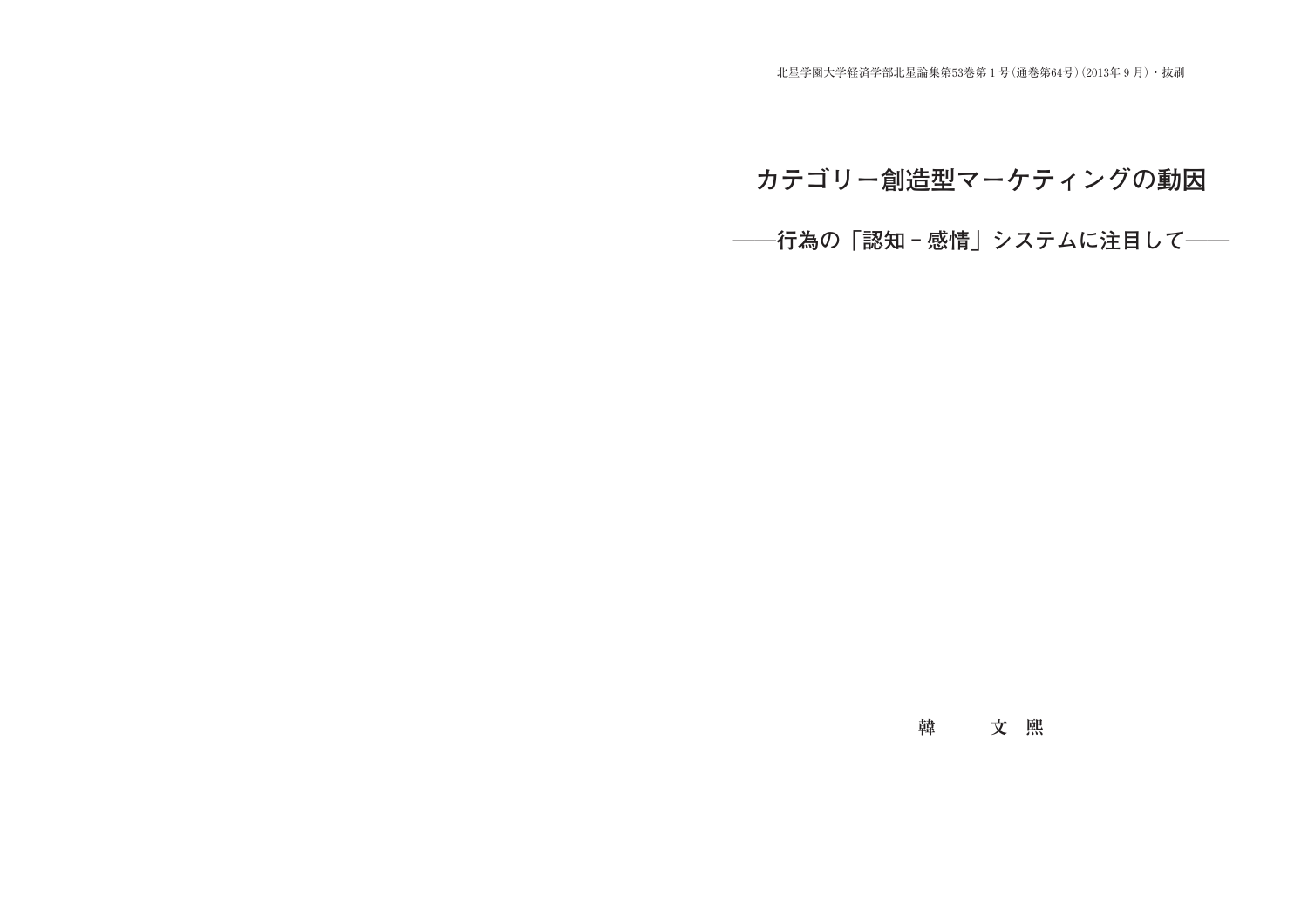### **カテゴリー創造型マーケティングの動因 ――行為の「認知‐感情」システムに注目して――**

#### 韓 文熙

#### 目次

- 1.問題の所在
- 2.Grounded Cognition Theory
- 3.ソマティック・マーカー仮説(Somatic Marker Hypothesis)
- 4.Dual Process Model
- 5.カテゴリー創造型マーケティングの動因―行為の「認知‐感情」システム―
- 6.おわりに

I begin with the traditional mind-body problem, because I believe it is the contemporary philo*sophical problem most amenable to scientific solution. … The single most important obstacle to getting a solution to the traditional mind*-*body problem is the persistence of a set of traditional but obsolete categories of mind and body, matter and spirit, mental and physical. …*

*The first step on the road to philosophical and scientific progress in these areas is to forget about tradition of Cartesian dualism and just remind ourselves that mental phenomena are ordinary biological phenomena in the same sense as photosynthesis or digestion.*

J.R. Searle(1999),2073-2074

#### **1.問題の所在**

「我思う,ゆえに我在り。…そのことから私は,私が1つの実体であり,その全体質ないし本 性は「考える」ことであること、そしてその存在のためにいかなる場所も必要ではなく、またそ れはいかなる物質的なものにも依存しないことを知った。…(デカルト『方法序説第4章』)」。

これが「デカルトの誤り」であると, 認知神経学者 Damasio (1994/2005)は, *Descartes' Error: Emotion, Reason, and the Human Brain* と題する書のなかで,痛烈に批判している。

近年,あらゆる学問分野(哲学,認知神経心理学,認知言語学,量子力学など)において,プ ラトン,デカルト,ニュートンなどを起点とする「二元論」的考え方の限界が指摘され,人間や 世界に関する本質的な理解を深めるための,「生態的」かつ「統合的」視点の必要性が強調され ている。

本論文では,そのような問題意識に基づき,*Naturalistic View*(grounded cognition, somatic marker hypothesis, dual process theories)の知見を敷衍しながら,特に行為の「認知‐感情」

キーワード: Naturalistic View, 「認知‐感情」システム, Grounded Cognition, Somatic Marker Hypothesis,カテゴリー創造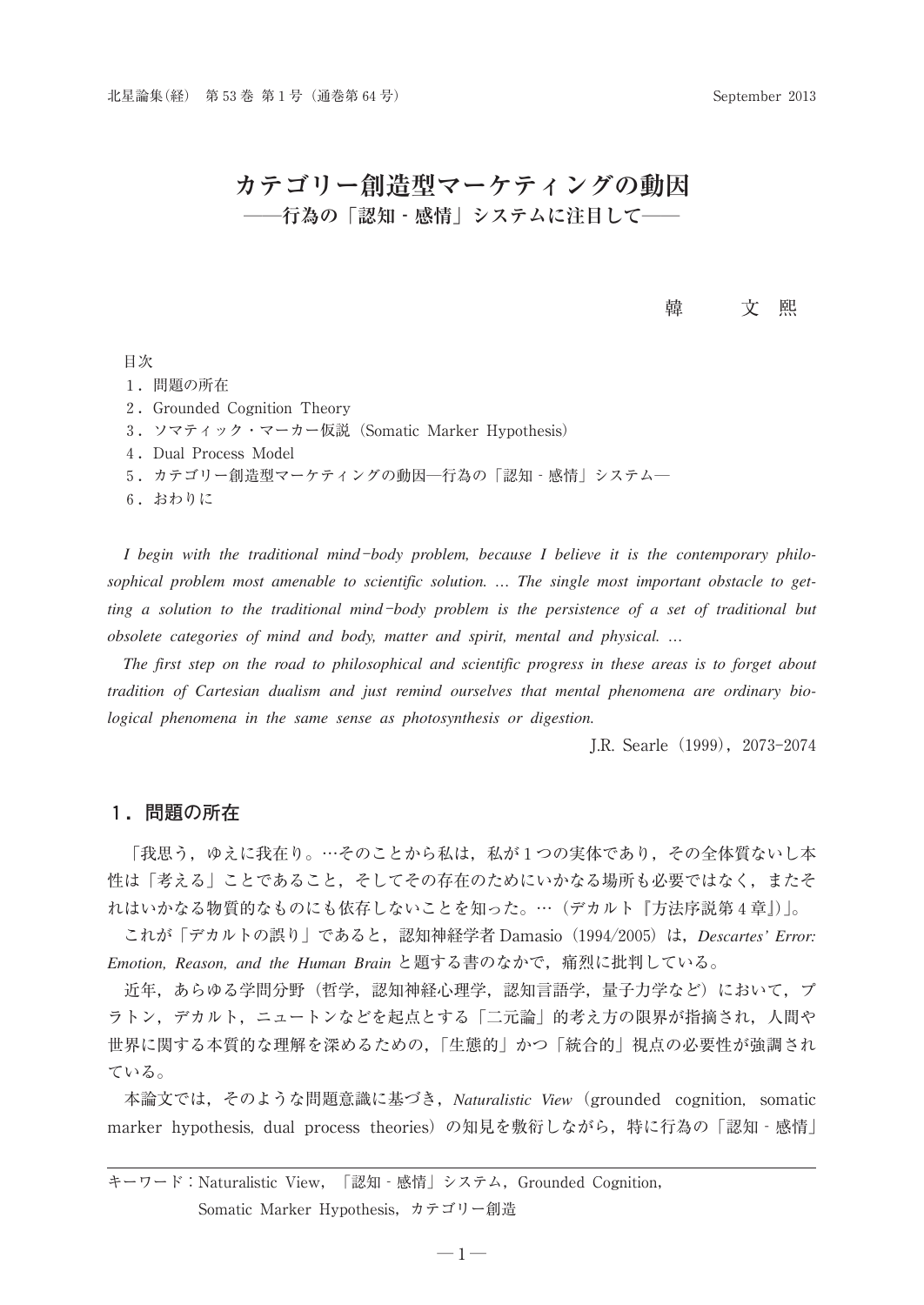システムに注目して,「カテゴリー創造型マーケティングの動因」について考察する。

#### **2.Grounded Cognition Theory**

古代ギリシャ時代から現代に至る西欧哲学,20世紀の中頃に形成された認知心理学などの伝統 的なアプローチにおいて,感情(emotion)は,多くの場合,理性(reason)の対極に位置づけ られ,非合理性・混沌・破壊の象徴として認識されてきた(遠藤2011; Gibbs 2006; Lakoff and Johnson 1999; LeDoux 1996)。

古典的な認知科学(classical cognitive science)の中心概念である「心的表象(mental representation)」は、人間が知覚を通して経験したもの (sensorimotor system) を単語体系 (semantic system)として変換し,再現する(re-present)ことを意味している。すなわち,認知プロ セスに関する理解が,感覚器官を通して私たちが直接に知覚するオリジナルの体験から切り離さ れた間接的な表象に基づいてなされている(*Sensorimotor representations are transduced into an amodal representation, such as a feature list, semantic network, or frame. Amodal representations that reside outside sensorimotor systems redescribe sensorimotor states. Once amodal redescription of sensorimotor states exist, all cognitive processes operate on them to achieve their functions* - *not on memories of the original sensorimotor states.,* Barsalou et al. 2003, p.85)。

一方, Grounded Cognition の考え方においては、人間を世界内存在(1)として認識し、認知プ ロセスにおける人間の環境(刺激)との相互作用を通した身体(感覚)経験,感情の重要性を強 調している(Barsalou 1999,2008,2010; Damasio 1989; Gibbs 2006; Johnson 2007; Lakeoff and Johnson 1999,  $\boxtimes$  1 参照)。



#### **図1 伝統的な認知心理学の概念システム(a)と Grounded Cognition の概念システム(b)**

出典: Barsalou et al.  $(2003)$ , p.85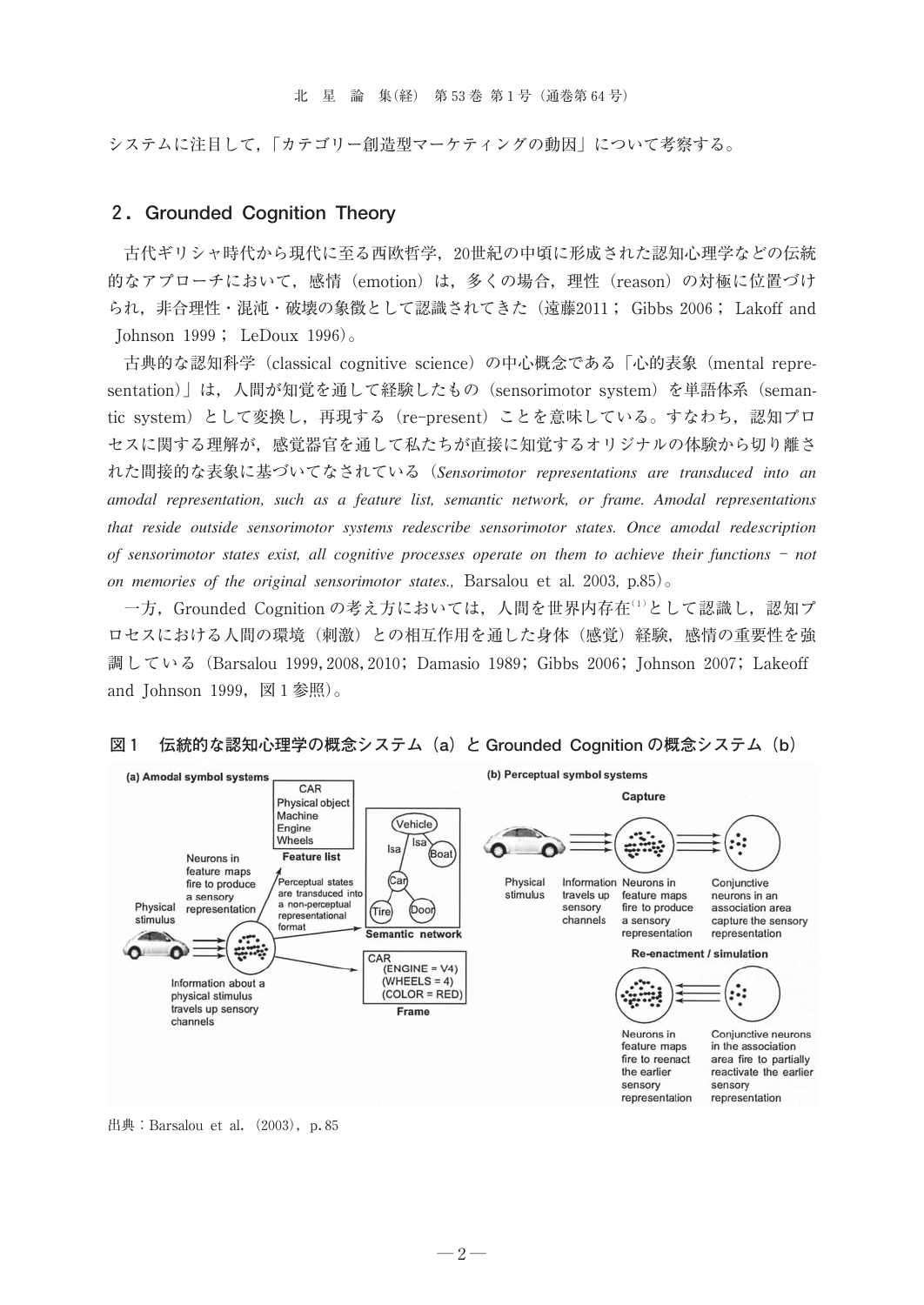#### **3.ソマティック・マーカー仮説(Somatic Marker Hypothesis)**

感情は,それを引き起こした様々な記憶にからむ既有情報を,顕在的あるいは潜在的に活性化 する。Levinson (1999) によると、我々が環境とのかかわりの中で主観的に経験する感情は, 感情そのものが消滅したあとも一定期間残り,そこで経験された事象の意味を増幅したかたちで, 記憶の中に素早く根づかせる,と言う。

Damasio (1994), Bechara and Damasio (2005) は, VMPFC (ventromedial prefrontal cortex;前頭前野腹内側部)に損傷を受けた患者たちを分析した結果,興味深い事実を発見した。そ の患者たちは、様々な知能テストにおいては好成績を収めているにもかかわらず、実際の日常行 動の場面においては正常な意思決定を行うことができなかったのである。

VMPFC は感情を誘発するために極めて重要な部位であり,したがってこの部位の損傷は感情 の欠如をもたらすことになる。この分析結果を踏まえ, Damasio は Somatic Marker Hypothesis (SMH) を提唱している。SMH の中心内容をまとめると, 以下のようである(図2, 図3参照)。

- (1)適切な意思決定を行うためには,知識や理性(reason)だけでは不十分であり,感情(emotion)が重要な役割を果たす。
- (2)意思決定を行う際,分析的な選択段階に先立って,無意識のレベルですでに選択行動が開 始されており,そのプロセスにおいては,直感的感情(gut feeling)が重要な働きをして いる。
- (3)その際の感情(emotion)は,ある状況に直面したときに自動的に生じる身体状態(somatic state:内分泌ホルモン,心拍数,筋肉の収縮など)の変化,および脳に伝えられるその 変化した身体状態の情報を含む。
- (4)ある対象に対して感情を伴う身体状態が形成される際,その身体状態はその対象の価値 (有益さ,無益さ)を反映しており,したがって,その身体状態の情報が脳に伝えられる とき,その情報は対象の価値を示すマーカー(somatic marker)として作用する。

Damasio (2005) は, SMH と関連して, 次のように論じている。

*"The Somatic Marker Hypothesis postulated from its inception that emotions marked certain aspects of a situation, or certain outcomes of possible actions. Emotion achieved this marking quite overtly, as in a gut feeling, or covertly, via signals occurring below the radar of our awareness. … Clearly I never wished to set emotion against reason, but rather to see emotion as at least assisting reason and at best holding a dialogue with it. Nor did I ever oppose emotion to cognition since I view emotion as delievering cognitive information, directly and via feelings."*(pp.xi-xiii)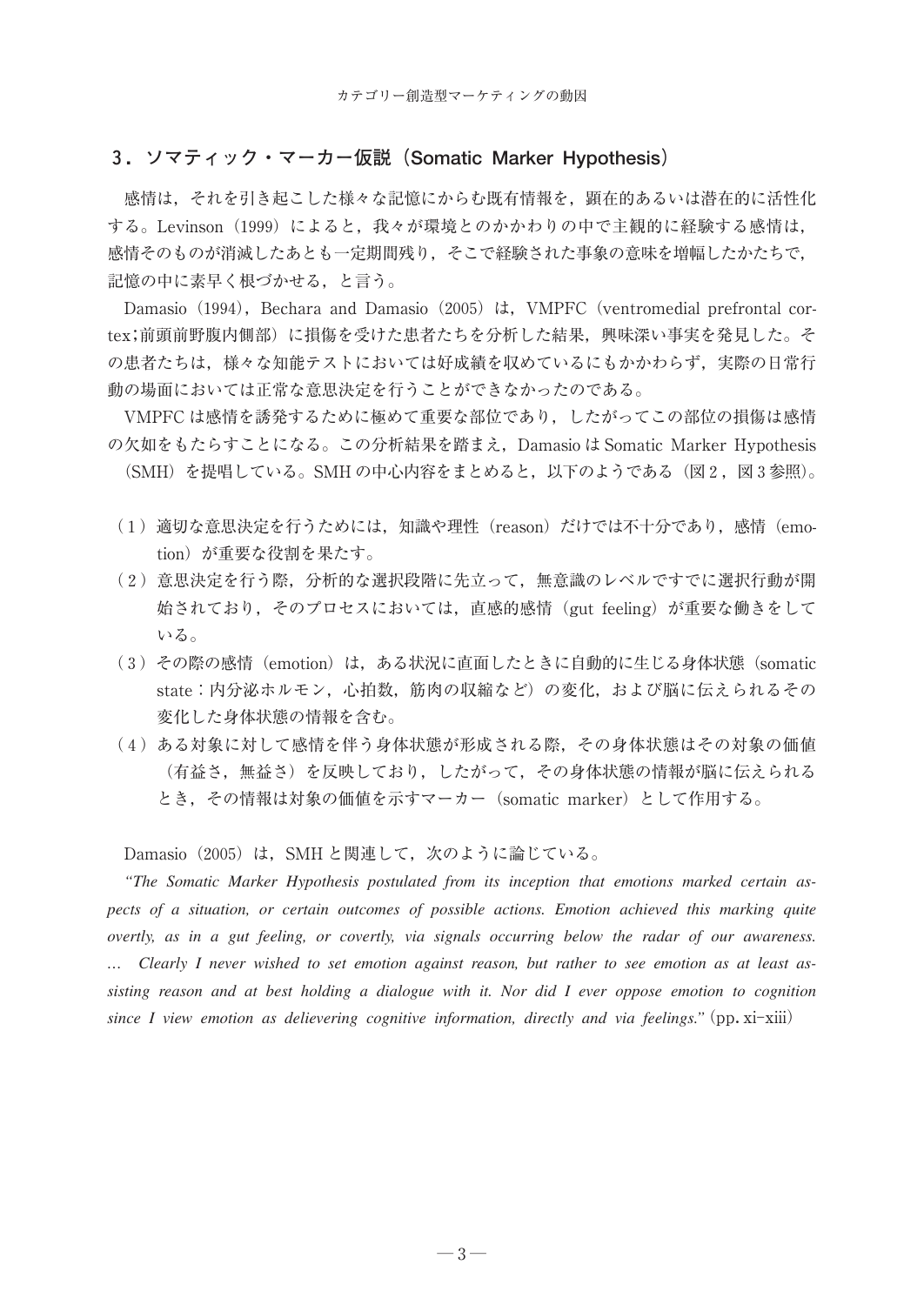北星論集(経) 第53巻 第1号(通巻第64号)

**図2 ソマティック・マーカーのメカニズム**





**図3 事象(刺激)に対する「感情‐認知プロセス」と身体反応**



出典: Massey (2002), p. 18 (Thalamus: 視床, Amygdala: 扁桃体, Sensory Cortex: 感覚皮質, Frontal Cortex: 前頭皮質)

#### **4.Dual Process Model**

近年,社会心理学や認知心理学の分野を中心として Dual Process Model の研究が進展してい る(Dolcos et al.2011; Epstein 1994; Evans 1996; Nisbett et al.2001; Liberman et al. 2002; Ochsner and Phelps 2007; Sloman 1996; Solvic et al.2004; Wilson 2002; Zajonc 1980)。研究者によって多様なアプローチが行われているが,Dual Process Model の特徴とし ては、認知プロセスの次元を「perceptual , automatic, unconscious, experiential / reflective, controlled, conscious, analytic」のように分類して、その相互作用とダイナミズムを理解しよ うとしていることが挙げられる(表1,表2参照)。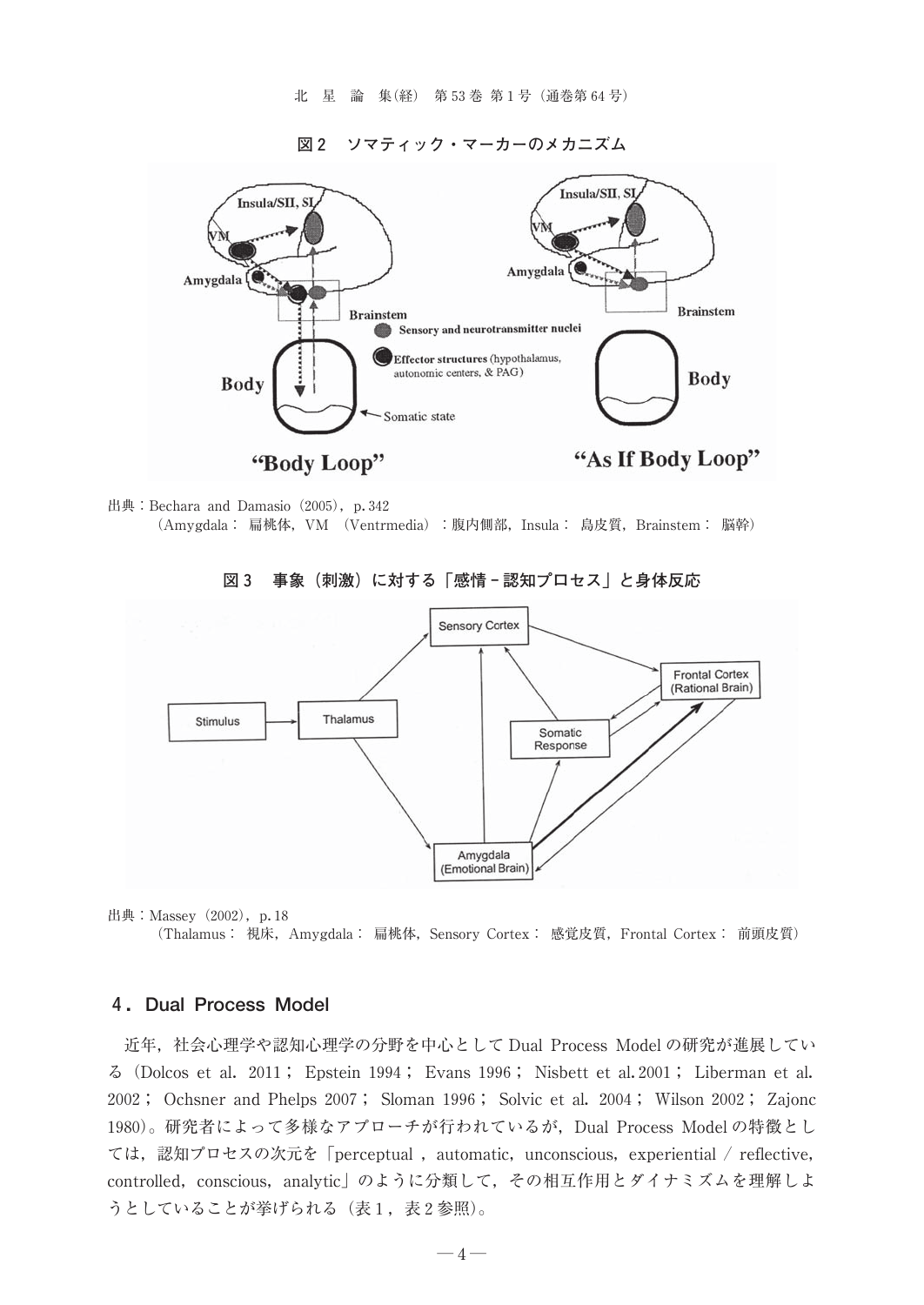| System 1                               | System 2                           |  |  |  |
|----------------------------------------|------------------------------------|--|--|--|
| Cluster 1 (Consciousness)              |                                    |  |  |  |
| Unconscious (preconscious)             | Conscious                          |  |  |  |
| Implicit                               | Explicit                           |  |  |  |
| Automatic                              | Controlled                         |  |  |  |
| Low effort                             | High effort                        |  |  |  |
| Rapid                                  | Slow                               |  |  |  |
| High capacity                          | Low capacity                       |  |  |  |
| Default process                        | Inhibitory                         |  |  |  |
| Holistic, perceptual                   | Analytic, reflective               |  |  |  |
| Cluster 2 (Evolution)                  |                                    |  |  |  |
| Evolutionarily old                     | Evolutionarily recent              |  |  |  |
| Evolutionary rationality               | Individual rationality             |  |  |  |
| Shared with animals                    | Uniquely human                     |  |  |  |
| Nonverbal                              | Linked to language                 |  |  |  |
| Modular cognition                      | Fluid intelligence                 |  |  |  |
| Cluster 3 (Functional characteristics) |                                    |  |  |  |
| Associative                            | Rule based                         |  |  |  |
| Domain specific                        | Domain general                     |  |  |  |
| Contextualized                         | Abstract                           |  |  |  |
| Pragmatic                              | Logical                            |  |  |  |
| Parallel                               | Sequential                         |  |  |  |
| Stereotypical                          | Egalitarian                        |  |  |  |
| Cluster 4 (Individual differences)     |                                    |  |  |  |
| Universal                              | Heritable                          |  |  |  |
| Independent of general intelligence    | Linked to general intelligence     |  |  |  |
| Independent of working memory          | Limited by working memory capacity |  |  |  |

**表1 Dual Process Theories の分類次元**

出典: Evans (2008), p. 257

#### **表2 思考の2つのモード (Two modes of thinking)**

| <b>Experiential System</b> |                                                                                                       | Analytic System |                                                               |
|----------------------------|-------------------------------------------------------------------------------------------------------|-----------------|---------------------------------------------------------------|
|                            | 1. Holistic                                                                                           |                 | 1. Analytic                                                   |
|                            | 2. Affective : pleasure-pain oriented                                                                 |                 | 2. Logical: reason oriented (what is sensible)                |
|                            | 3. Associationistic connections                                                                       |                 | 3. Logical connections                                        |
|                            | 4. Behavior mediated by vibes from past<br>experiences                                                |                 | 4. Behavior mediated by conscious appraisal of<br>events      |
|                            | 5. Encodes reality in concrete images,<br>metaphors, and narratives                                   |                 | 5. Encodes reality in abstract symbols, words,<br>and numbers |
|                            | 6. More rapid processing: oriented toward<br>immediate action                                         |                 | 6. Slower processing: oriented toward delayed<br>action       |
|                            | 7. Self-evidently valid: "experiencing is believing" 7. Requires justification via logic and evidence |                 |                                                               |

出典: Slovic et al.  $(2004)$ , p. 3

前述のとおり, Dual Process Model においては、人間の行為(意思決定)を system 1 (experiential, unconscious, automatic, perceptual)  $\xi$  system2 (analytic, conscious, controlled, reflective),および「認知‐感情」のダイナミックな相互作用によって理解しようとする捉え方 をしている。すなわち,我々の環境(事象)との関わりの中で生じる感覚経験,感情,身体反応 (sensorimotor experience/emotion) が選択的注意 (selective attention),ワーキング・メ モリ(working memory),意思決定などに影響を及ぼし,またそのプロセスを経て形成された 知識構造(knowledge structure),エモーション・スキーマ(emotion schema)<sup>②</sup>などが感情や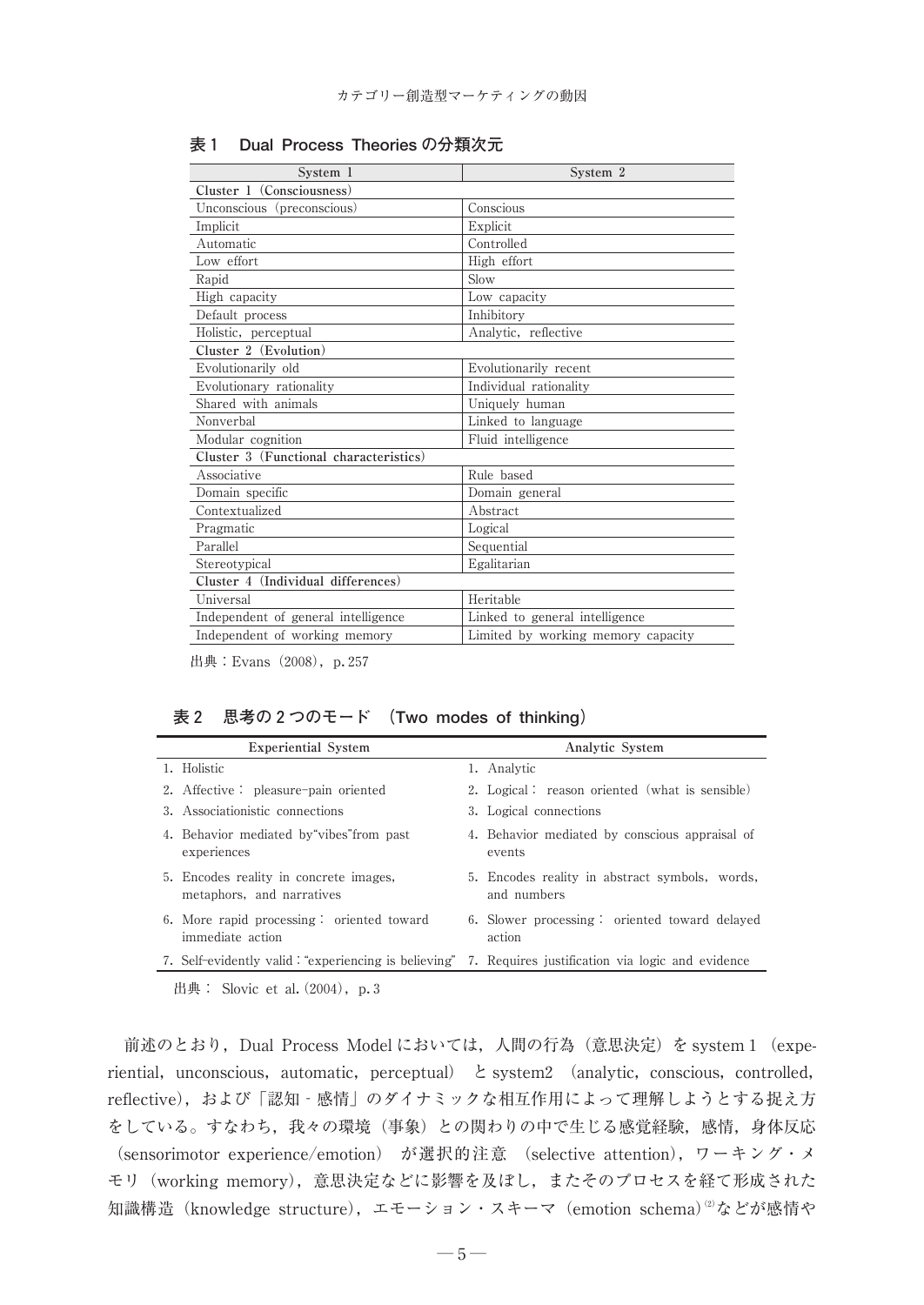身体反応に影響を与える循環的相互作用が人間行為の本質として考えられている(Dolcos et al. 2011; Liberman et al.2002)。

**図4 「認知‐感情」プロセスの神経システム**



Ventral Affective System

出典: Dolcos et al.  $(2011)$ , p. 676

(diPFC: dorsolateral prefrontal cortex, LPC: lateral parietal cortex, vlPFC: ventrolateral prefrontal cortex, OFC: orbitofrontal cortex 眼窩頭皮質, AMY: amygdala 扁桃体, MTL MS: medial temporal lobe 内側側頭葉 memory system, OTC: occipitotemporal cortex 後頭側頭皮質)

ノーベル経済学賞を受賞した Daniel Kahneman(2011)は,*Thinking, Fast and Slow* と題する 書の中で、次のように述べている。

*"When you are asked what you are thinking about, you can normally answer. You believe you know what goes on in your mind, which often consists of one conscious thought leading in an orderly way to another. But that is not the only way the mind works, nor indeed is that the typical way. Most impressions and thoughts arise in your conscious experience without your knowing how they got there. … The mental work that produces impressions, intuitions, and many decisions goes on in silence in our mind."*(p.4)

### **5.カテゴリー創造型マーケティングの動因―行為の「認知‐感情」システム**

#### **(1)組織における「認知‐感情」システムとカテゴリー創造**

かつて, P.F.Drucker (1954) が「ビジネスの目的は、顧客を創造することである (There is only one valid definition of business purpose: to create a customer)」と唱えたように,顧客 価値の創造は,組織の持続的な成長(sustainable growth)におけるもっとも本質的な課題とい える。顧客価値の創造は,言うまでもなく,消費者のニーズを満たす製品やサービス(ブランド) を市場で提供することによって実現される。

しかしながら,現代市場において,あらゆる企業が競争的に市場導入する新製品の成功率が極 めて低いことが、多くの研究報告において提示されており、根本的な失敗要因の1つとして、企 業側が認識する製品(ブランド)の価値と消費者が実際に知覚する価値のミスマッチングが挙げ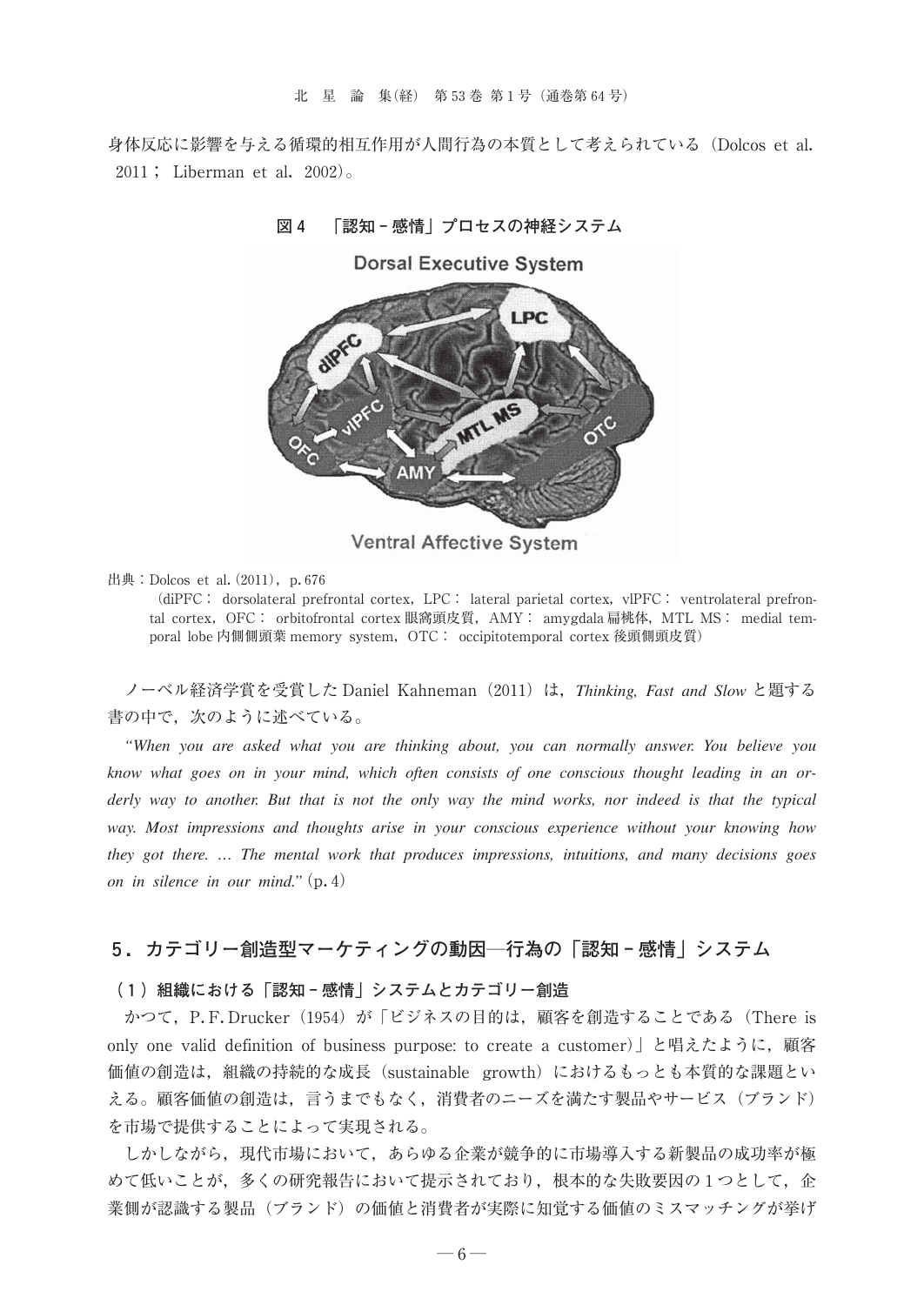られている(Clantone et al.2006; Goode et al.2013; Gourville 2006)。すなわち,企業側 が競い合って既存製品に新しい属性を付与し,価値提案を行っても,消費者はあらゆる競合ブラ ンドから価値の相違を知覚できない、というコモディティ化がより顕著となっているのが、現代 市場の特質の1つとして指摘されている(D'Aveni2009; 恩蔵 2006)。

一方,最も効果的に顧客価値の創造を実現する戦略として,カテゴリー創造のマーケティング の重要性が提案されている(Aaker 2011; 韓2006; Kim and Mauborgne 2005; Kotler and Trias DeBes 2003; 恩蔵2006;Ries and Trout 1994)。本節では,組織における行為の「認知‐ 感情」システムという視点から,カテゴリー創造型マーケティングの動因について考察を行う。

- 命題1 カテゴリー創造型マーケティングの動因として,組織の「志向性(intentionality)」が 重要な影響を与える。
- 命題2 カテゴリー創造型マーケティングにおける「組織の志向性」の規定要因として,意思決 定者(トップ・マネジメント,CME: Chief Marketing Executive)の「価値・信念 体系(value & belief system)」,「直感的フィーリング(intuitive feeling)」 が考え られる。
- 命題3 カテゴリー創造型マーケティングにおける「組織の志向性」の規定要因として,「プロ アクティブな市場志向(proactive market orientation)」,「エクスプロレーション(exploration) 志向」が考えられる。

「志向性(intentionality)」とは、世界の中の対象や事態を指し示したり、関係したり,心的 表象として表したりすることを意味する概念である。志向性は,意識的なものと無意識的なもの の両方の心的な生活の構造であり,たとえば,「何か (about something)」に対する信念,欲求, 希望など,心の状態がそれ自体を超えて何かを指し示しているという意味で,「志向的」といわ れる。

Searle(2004)は,志向性は「世界内存在(being in the world)」としての人間が,世界の 中の何かに対しての関わり方,方向づけなどを形成する重要な意味を有しており,人間の生を理 解するためには,志向性の構造を考えなければならない,と主張している。

我々は、自分がどこから来たのか、またどこへ行くのかは、定かには見通せないが、気がつい てみたら,もうすでに自分がこの世の中に投げ込まれていることを知る。Heidegger(1927/1962/ 2008)はこれを「被投性」と呼んでいる。つまり,我々は自分の被投的現実性を背負っていきて ゆかねばならない。しかし,私たちは,そうした世界内存在の被投的な境遇のなかで,たえず, 自分のあり方に苦慮して,自分のあり方の可能性を,将来に向けて,企て,投げかけて生きてゆ くし,そのように生きてゆくことを止めることができない。このような人間のあり方をハイデガー は「企投」と表現している(渡邊 2005)。

カテゴリー創造は,満たされていない潜在ニーズに対するインサイトに加えて,組織における 既存資源と新しい資源の融合・調整などが必要であり,しかも未知の市場を開拓するためには, リスクを伴う場合が多い。したがって,カテゴリー創造型マーケティングを有効に展開するため には,市場に対する経営者,および組織のプロアクティブな志向性,経営や資源展開に対するエ クスプロレーション志向が求められる、と思われる。たとえば、Penrose (1959)は、企業の成 長を「内生的発展プロセス」としてとらえ,「いかなる企業にもその本質のなかに,自らの成長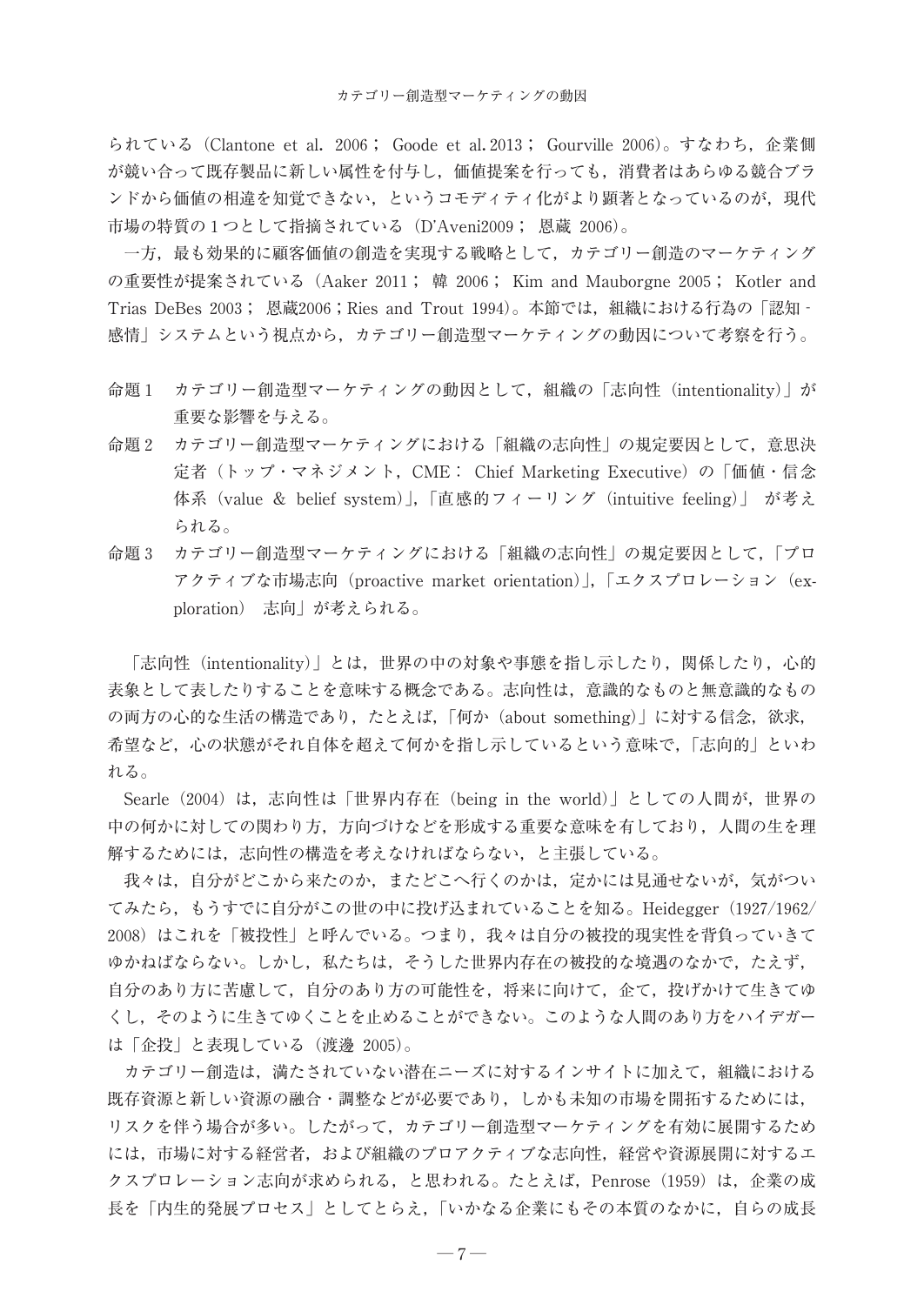を促進し,またその成長の率を必然的に制限する何かが存在する」という問題意識をもとに企業 成長のメカニズムに関する体系的な分析を行っており,経営者および組織の志向性が重要な役割 を果たすことを強調している。

また「iPod/iPhone/iPad」を中心とする革新的な(カテゴリー創造の)マーケティングの展開 により世界的な優良企業へと成長を遂げたアップル社,組織内の反対意見を押し切り,約3年間 に及ぶ資源開発と準備期間を経て,キムチ冷蔵庫という新しいカテゴリーを創出し,中小の生産 財企業から中堅の消費財企業へと変貌したウィニアマンド(韓国)の事例から,経営者および組 織の志向性の重要性を確認できる。

一方, Price and Norman (2008) は, 直感的フィーリング (intuitive feeling) を無意識と意 識のインターフェースとしての「fringe consciousness」として捉え,意思決定における直感的 フィーリングの重要性を強調している。上記2社の事例においても,経営者の価値・信念体系に 加えて,直感的フィーリングが重要な役割を果たしていることが考えられる。

**表3 市場志向とマーケティング戦略**

| Market Driven  | Market Driving                                      |
|----------------|-----------------------------------------------------|
|                | <i>顧客志向</i>   ○既存の市場構造内における顧客ニー  ○満たされていない顧客ニーズへの着目 |
| ズへの対応          | ○新しい市場空間の創造                                         |
| 競争志向 ○ベンチマーキング | ○競争のルールを変える                                         |
| ○模倣            | ○創造的破壊                                              |
| ○差別化           |                                                     |

出典: Gima et al. (2005), Johnson et al. (2003), Narver et al. (2004) の内容を参 考に筆者が作成

*"Have the courage to follow your heart and intuition. They somehow already know what you truly want to become. … We are gambling on our vision, and we would rather do that than make "me too" products. For us, it's always the next dream. … The reason Apple is able to create products like iPad is because we try to be at the intersection of technology and liberal art, to be able to get the best of both."*

Steve Jobs

#### **(2)消費者の「認知‐感情」システムとカテゴリーの形成**

消費者の購買(消費)行動は,現代社会や人間の生活体系において重要な役割を担っており, 消費者の購買意思決定(ブランド選択)および消費プロセスは,生活(消費)環境におけるさま ざまな経験,知覚プロセス(consumption experience and perceptual system through the interaction with the environments of the body/emotion/ cognition)が基本構図を形成して いる,と思われる。

第2章 (grounded cognition theory) の考察で示されているように, Naturalistic View に基 づいて製品市場を捉える場合,新しい製品カテゴリーの形成は,「ブランドに対する消費者の感 覚,および身体経験(sensorimotor experience)を伴うアフォーダンスの知覚(perception of brand affordance)」からもたらされることが考えられる。

「アフォーダンス(affordance)」とは,英語の"afford"を名詞化した Gibson(1966)の造語で,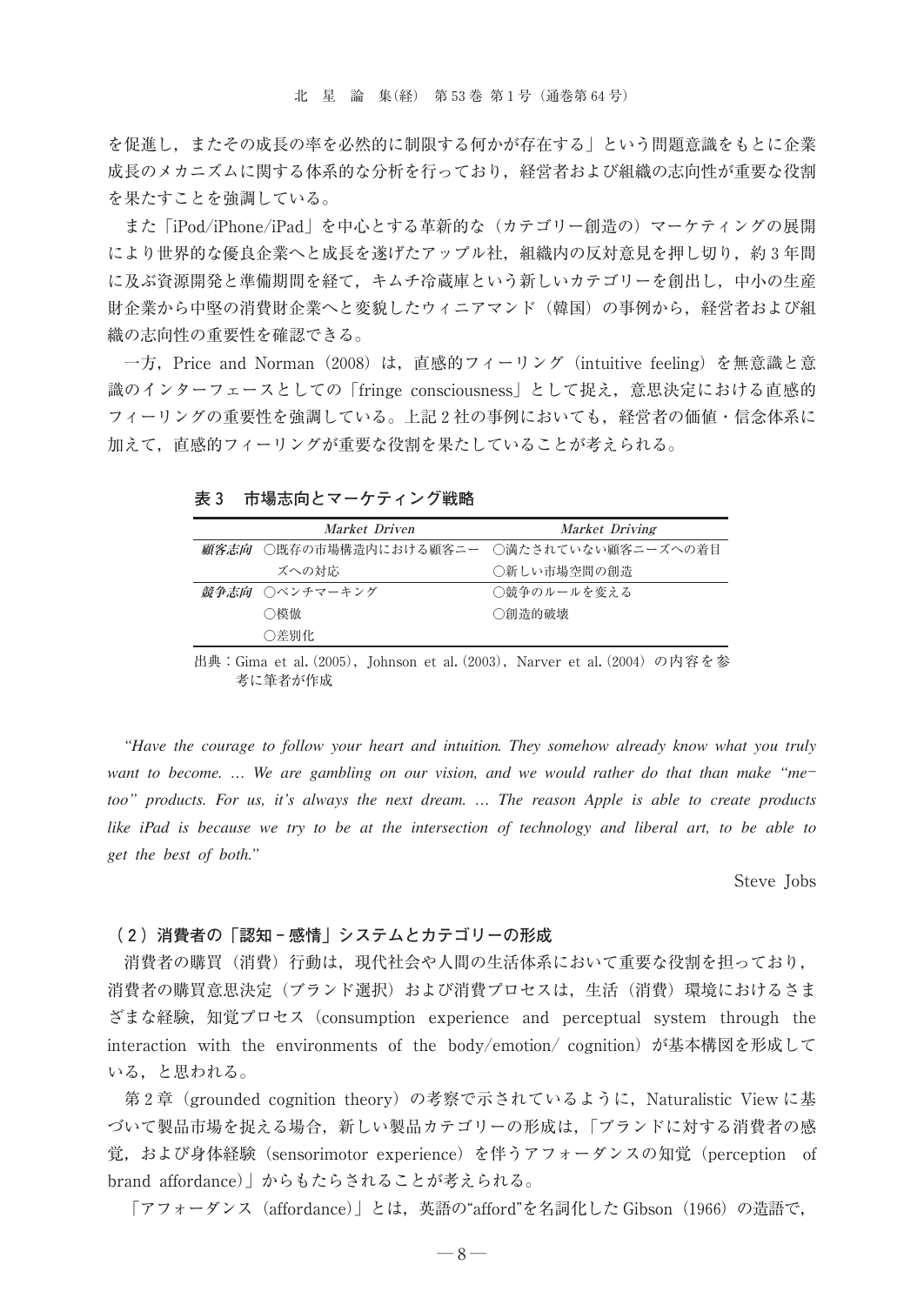生態学的知覚論 (ecological approach to the perception) において核をなす概念であり,「アフォー ダンスの知覚(perception of affordance)」とは,価値に満ちている生態学的環境の対象を知覚 する過程を意味する(河野2008)。つまり,アフォーダンスとは,「環境の中の対象が何であるか (what it is) についての知覚」である。生態的知覚論を提唱した心理学者 Gibson (1986) は, 「対象はそれが何を為すかを提供する。なぜなら、"それが何を為すか (what it does)"という ことこそが,"それが何であるか(what it is)"にほかならないからである。それゆえに,対象 はそもそも,意味や価値を有している(When the constant properties of constant objects are perceived, the observer can go on to detect their affordances.... What they afford the observer, after all, depends on their properties.)」と論じている。

|              | 類似性ベースアプローチ | 理論ベースアプローチ | Naturalistic View              |
|--------------|-------------|------------|--------------------------------|
| カテゴリー<br>表象  | 属性          | 説明原理       | アフォーダンス                        |
| カテゴリー<br>凝集件 | 属性の類似性      | 共通する説明原理   | カテゴリー・メンバーに 対象へのアフォーダンス<br>の知覚 |

**表4 カテゴリー化の捉え方**

出典: Barsalou et al. 2003, Gibson (1966), Loken (2006), Murphy and Medin (1985)の内容を参考に筆者が作成

- 命題4 新しいカテゴリー(new product category)は,消費者の知覚システム(perceptual symbol system of consumer)に基づくカテゴリー化によって形成される。
- 命題5 消費者のカテゴリー化 (consumer categorization) における規定要因として、身体· 感覚経験を伴うアフォーダンスの知覚(perception of affordance)が考えられる。

#### **6.おわりに**

本論文では, Naturalistic View に基づき, Grounded Cognition Theory, SMH (Somatic Marker Hypothesis), Dual Process Modelの知見を踏まえながら,特に行為の「認知‐感情」 システムに注目して,「カテゴリー創造型マーケティングの動因」について考察した。

今後の研究課題としては,本論文で示した問題設定に基づいた実証研究が考えられる。

*"The central challenge of science in the twenty*-*first century is to understand the human mind in biological terms. The possibility of meeting that challenge opened up in the late twentieth century, When cognitive psychology, the science of mind, merged with neuroscience, the science of the brain. The result was a new science of mind that has allowed us to address a range of questions about ourselves. How do we perceive, learn, and remember? What is the nature of emotion, empathy, thought, and consciousness? What are the limits of free will?"*

Kandel 2012, p. xiv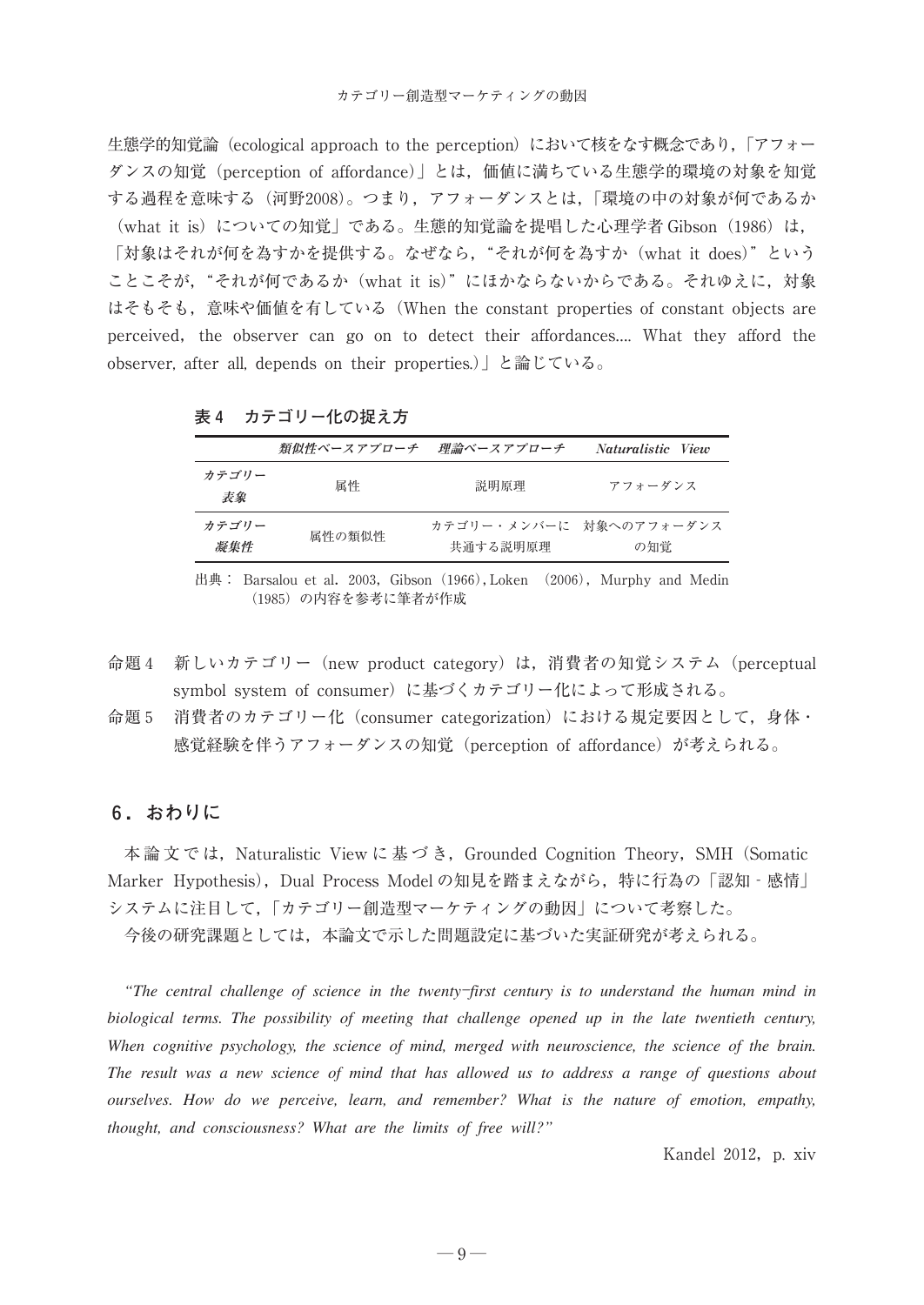**注**

- $^{\textrm{\tiny{\textregistered}}}$  Heidegger(1927/1962/2008)は, デカルトが「我思う」だけは疑いないものとしたとき, 思っている 「我」の存在様式は無限定のまま放置されていたと批判し,人間の行為に関するいかなる分析も「わ れわれは世界の中にいる(being in the world)」という事実から,人間の実存に関してもっとも根本 的な事柄はわれわれの「世界内存在」であると主張した。「世界内存在」としての人間の捉え方は、現 象学,grounded(embodied)cognition などの根本認識として考えられる(*Being in a world is something that belongs essentially. Thus Dasein*(現存在)*'s understanding of Being pertains with equal primordiality both to an understanding of something like a 'world'*-*and to the understanding of the Being of those* entities which become accessible within the world., Heidegger 1962, p.33, Merleau-Ponty conceives *of perception as an aspect of what he calls*-*following Heidegger*-*our "being in the world"The mystery of perception is thus the mystery that*-*in addition to objects*-*there is also a world that although we ourselves are embedded in and part of it*-*the world itself is not utterly opaque and impenetrable*-*but open to us as a field of awareness and action.*, Carmen 2008, pp.26-27).
- <sup>2)</sup> エモーション・スキーマ (emotion schema) は, 知覚, 感情, 認知などのダイナミックな相互作用の 中で形成されると考えられている(*Emotion schemas emerge from learned associations or connections* between emotion feelings on the one hand and perceptions, images, and concepts/thoughts on the other. *They may be continually modified by new information that is processed as an emotion schema runs its course*-Izard 2007,p.266)。

#### **参考文献**

- Aaker,D.A(.2011),*Brand Relevance Making Competitors Irrelevant*-John Wiley & Sons.
- Barsalou, L. W. (1999), "Perceptual symbol systems," Behaviroal and Brain Sciences, 22, 577-660.
- Barsalou,L.W(.2008),"Grounded Cognition,"*Annual Review of Psychology*-59,617-645.
- Barsalou, L.W. (2010), "Grounded Cognition: Past, Present, and Future," *Topics in Cognitive Science*, 716-724.
- Barsalou, L.W., W.K. Simmons, A.K. Barbey, and C.D. Wilson (2003), "Grounding conceptual knowledge in modality-specific systems," *Trends in Cognitive Science*, 7(2), 84-91.
- Bechara,A. and A.R.Damasio(2005),"The somatic marker hypothesis: A neural theory of economic decision," Games and Economic Behavior, 52, 336-372.
- Bohm, G. and W. Brun(2008), "Intuition and affect in risk perception and decision making," Judgement and Decision Making,  $3(1)$ , 1-4.
- Carmen, T. (2008), Merleau-Ponty, Routedge.
- Clantone, R.J., C. Kwong, and A.S. Cui(2006), "Decomposing product innovativeness and its effects on new product succss," *Journal of Product Innovation Management*, 23(5), 408-421.
- Critchley, H.D. (2005), "Neural Mechanisms of Autonomic, Affective, and Cognitive Integration," *The Journal of Comparative Neurology*-493,154-166.
- Damasio, A. (1989), "Time-locked multiregional retroactivation: A systems-level proposal for the neural substrates of recall and recognition,"*Cognition*,33,25-62.
- Damasio, A. (1994/2005), *Descartes's Error: Emotion, Reason, and The Human Brain*, Penguin Books. Damasio, A. (2012), Self comes to mind: constructing the conscious brain, Vintage.
- D'Aveni, R. A. (2009), *Beating the Commodity Trap: How to Maximize Your Competitive Position and Increase Your Pricing Power*-Harvard Business School Press.
- Dolcos, F., A.D. Lordan, and S. Dolcos (2011), "Neural correlates of emotion-cognition interactions: A review of evidence from brain imaging investigations,"*Journal of Cognitive Psychology*-23(6), 669–694.
- Drucker, P.F. (1954/2006), The Practice of Management, HarperBusiness.
- 遠藤利彦(2011)「感情の機能を知る」(藤田和生編『感情科学』第1章),京都大学学術出版会。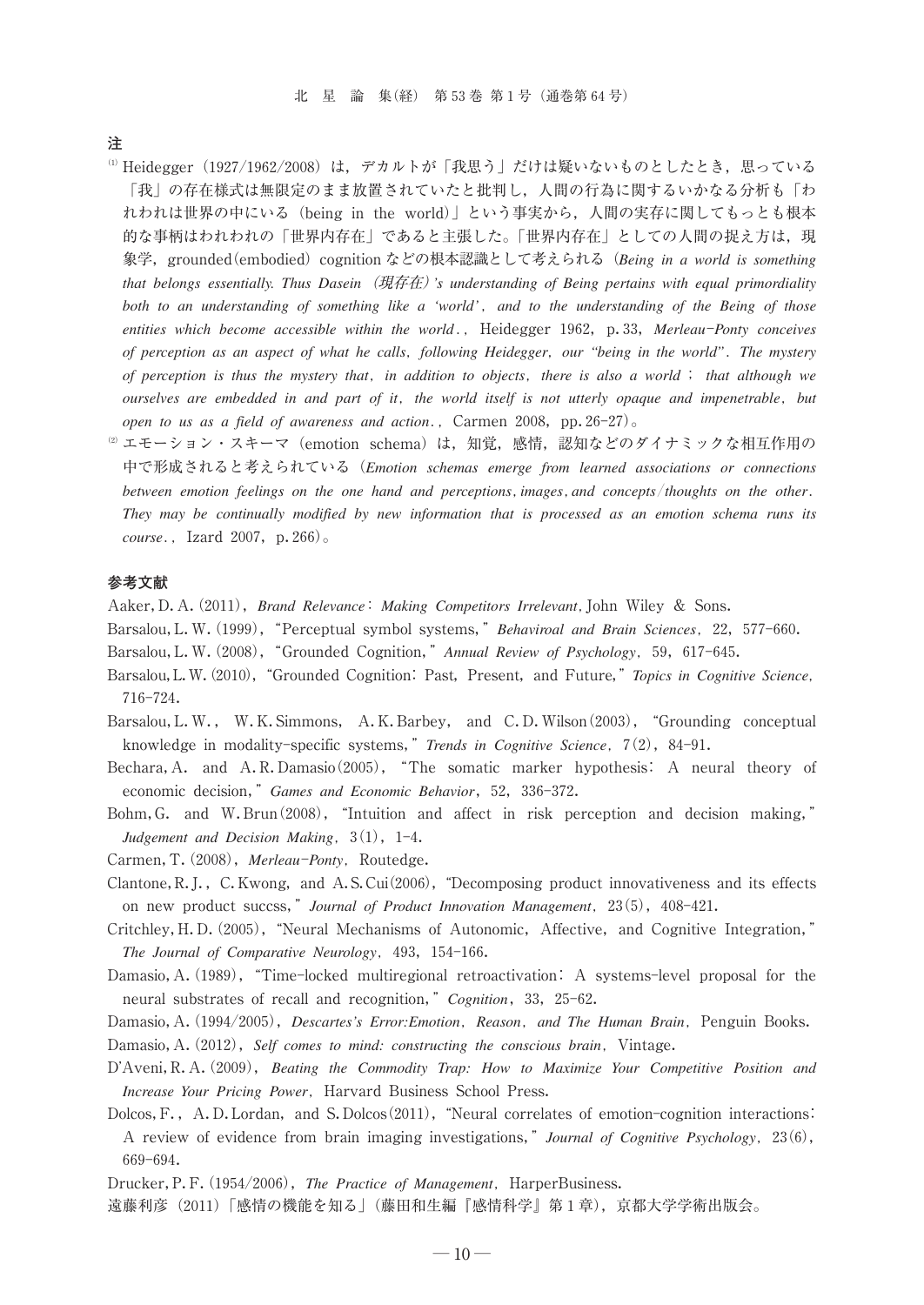- Epstein, S. (1994), "Integration of the Cognitive and Psychodynamic Unconscious," *American Psychologist*-49,709-724.
- Evans, J St. B. T. (1996), "Deciding before you think: relevance and reasoning in the selection task," *British Journal of Psychology*-87,223-240.
- Evans, J St. B. T. (2008), "Dual-Processing Accounts of Reasoning, Judgement, and Social Cognition,"*Annual Review of Psychology*-59,255-278.
- Gibbs, R.W. JR(2006), *Embodiment and Cognitive Science*, New York: Cambridge Univ. Press.
- Gibson, J. J. (1966), *The Senses Considered as Perceptual Systems*, Boston: Houghton Mifflin.
- Gibson, J. J. (1986), *The Ecological Approach to Visual Perception*, Psychology Press.
- Gima, K. A., S. F. Slater, and E. M. Olson(2005), "The Contingent Value of Responsive and Proactive Market Orientation for New Product Program Performance," *Journal of Product Innovation Management*-22,464-482.
- Goode, M.R., W.Darren, C.Dahl, and P.Moreau(2013), "Innovation Aesthetics: The Relationship between Category Cues, Categorization Certainty, and Newness Perceptions," *Journal of Product Innovation Management*-30(2),192-208.
- Gourville, J. T. (2006), "Eager sellers stony buyers: understanding the psychology of new produt adoption," *Harvard Business Review*, 84(6), 98-106.
- 韓文熙(2006)「カテゴリー創造のマーケティング戦略」『函大商学論究』38(1・2),1-33。
- Heidegger,M(.1927/1962/2008),*Being and Time*(translated from the German *Sein and Zeit* by T. Carmen in 1962), Harper Prennial Modern Thought.
- Izard, C. E. (2007), "Basic Emotions, Natural Kinds, Emotion Schemas, and a New Paradigm," *Perspectives on Psychological Science, 2(3), 260-280.*
- Johnson, J.L., R.P.Lee, A.Saini, and B.Grohmann(2003), "Market-Focused Strategic Flexibility: Conceptual Advances and an Integrative Model,"*Journal of the Academy of Marketing Science*-31  $(1), 74-89.$
- Jhonson, M. (2007), *The Meaning of Body: Aesthetics of Human Understanding*, The University of Chicago Press.,
- Kahneman, D. (2011), Thinking, Fast and Slow, FARRAR, STRAUS and GIROUX: New York.
- Kandel, E.R. (2012), The Age of Insight: The Quest to Understand the Unconscious in Art, Mind, and *Brain*-Random House.
- Kim, W.C. and R. Mauborgne (2005), *Blue Ocean Strategy*, Harvard Business School Press.
- 河野哲也(2008)『エコロジカルな心の哲学:ギブソンの実在論から』勁草書房。
- Kotler, P. and F. Trias De Bes(2003), *Lateral Marketing*, John Wiley & Sons.
- Lakoff,G.and M.Johnson(1999),*Philosophy in the Flesh: The Embodied Mind and Its Challenge to* Western Thought, Basic Books.
- LeDoux, J. (1996), The Emotional Brain: The Mysterious Underpinnings of Emotional Life, Brockman, Inc.
- Levinson, R. W. (1999), "The intrapersonal functions of emotion," Cognition and Emotion, 13, 481-504.
- Levintal, D. A. (2011), "A Behavioral Approach to Strategy: What's the Alternative?," *Strategic Management Journal*-32,1517-1523.
- Liberman, M.D., R.Gaunt, D.T.Gilbert, and Y.Trope (2002), "Reflection and Reflexion: A Social Cognitive Neuroscience Approach to Attributional Inference," in Trope, Y. and M.P.Zanna (Eds.), Advances in experimental social psychology, Vol. 34., Academic Press.
- Loken, B(2006), "Consumer Psychology: Categorization, Inferences, Affect, and Persuasion," Annual *Review of Psychology*-57,453-485.
- Massey, D. S. (2002), "A Brief History of Human Society: The Origin and Role of Emotion in Social Life,"*American Sociological Review*-67,Feb,1-29.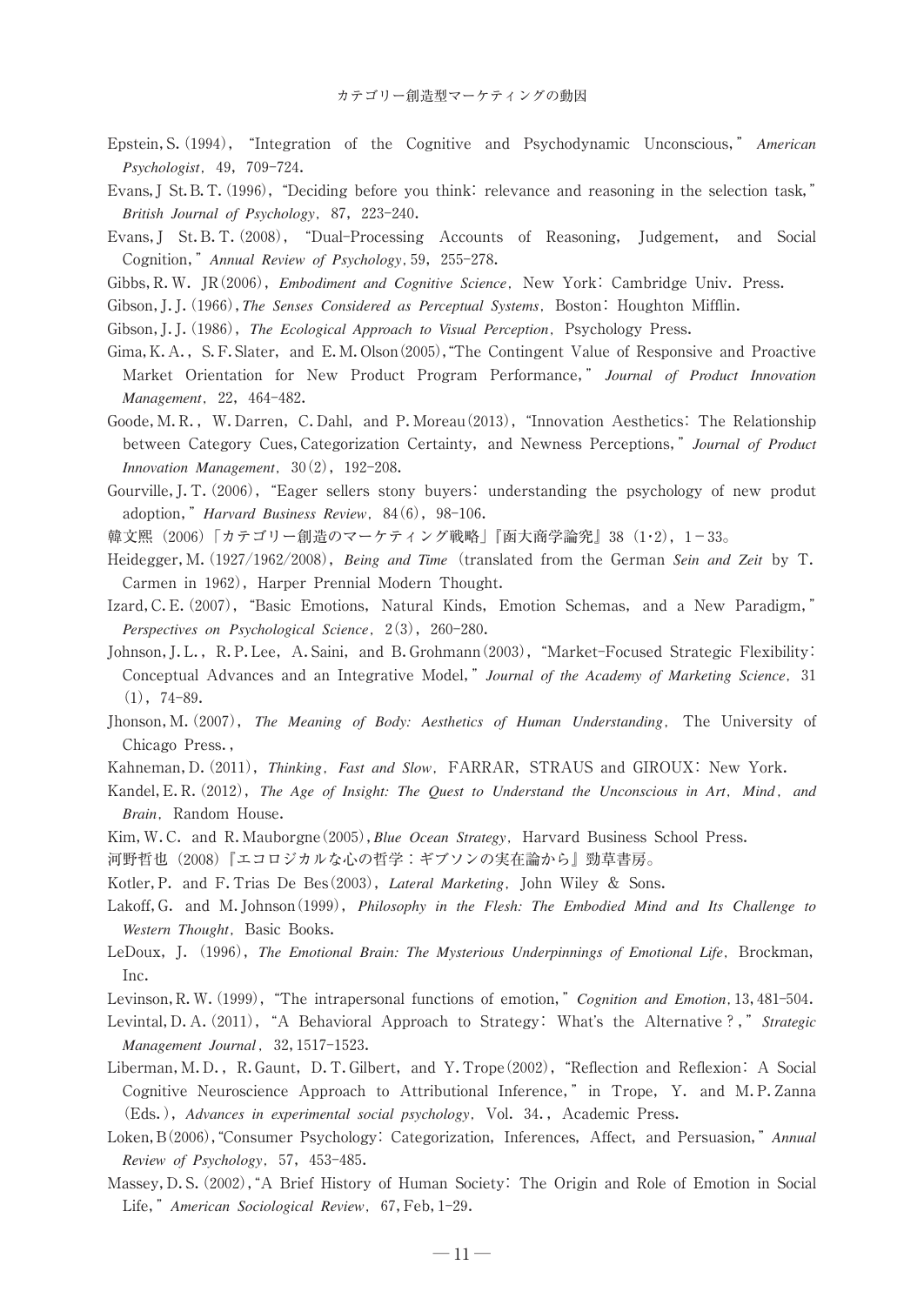- Murphy, G.L. and D.L.Medin(1985), "The Role of Theories in Conceptual Coherence," *Psychological Review*-92,289-316.
- Narver, J.C., S.F. Slater, and D.L. MacLachlan(2004), "Responsive and Proactive Market Orientation and New Product Success," Journal of Product Innovation Management, 21, 334-347.
- Niedenthal, P. M., L. W. Barsalou, p. Winkielman, and S. K. Gruber, and F. Ric(2005), "Embodiment in Attitude, Social Perception, and Emotion," *Personality and Social Psychology Review*, 9(3), 184-211.
- Nisbett, R. E., P. K. Choi, and A. Norenzayan(2001), "Culture and systems of thought: holistic vs. analytic cognition, *Psychological Reiew*, 108, 291-310.
- Ochsner, K.N. and E. Phelps(2007), "Emerging perspectives on emotion-cognition interactions," *Trends in Cognitive Science*,  $11(8)$ , 317-318.
- 恩蔵直人(2006)「コモディティ化市場における市場参入戦略の枠組み」『組織科学』39(3),19-26.
- Penrose, E. (1959), *The Theory of Growth of the Firm*, Oxford: Blackwell.
- Ries, Al and J. Trout (1994), *The 22 Immutable Laws of Marketing*, HarperBusiness.
- Searle, J. R. (1999), "The future of philosophy," *Phil. Trans. R. Land. B*, Vol. 354, 2069-2080.
- Searle, J. R. (2004), *Mind: A Brief Introduction*, Oxford University Press.
- Sloman, S. A. (1996), "The empirical case for two systems of reasoning," *Psychological Bulletin*, 119, 3-22.
- Slovic, P., M. Finucane, E. Peters, and D. G. MacGregor (2004), "Risk as Analysis and Risk as Feelings: Some Thought about Affect, Reason, Risk, and Rationality," Risk Analysis, 24(2), 1-12.
- 渡邊二郎(2005)『現代人のための哲学』ちくま学芸文庫。
- Williams, L. E., J. Y. Huang, and J. A. Bargh(2009), "The scaffolded mind: Higher mental processes are grounded in early experience of the physical world,"*European Journal of Social Psychology*- 39,1257-1267.
- Wilson, T.C. (2002), *Strangers to Ourselves*, Cambridge, MA: Belknap.
- Zajonc, R.B. (1980), "Feeling and Thinking,: Preferences Need No Inferences," American Psychologist, 35(2),151-175.
- Zhu, J. and P. Thagard<sup>(2001)</sup>, "Emotion and action," *Philosophical Psychology*, 15(1), 19-36.
- Zohar,D.and I.Marshall(1994),*The Quantum Society: Mind*-*Physics*-*and A New Social Vision*-William Morrow and Company, Inc.